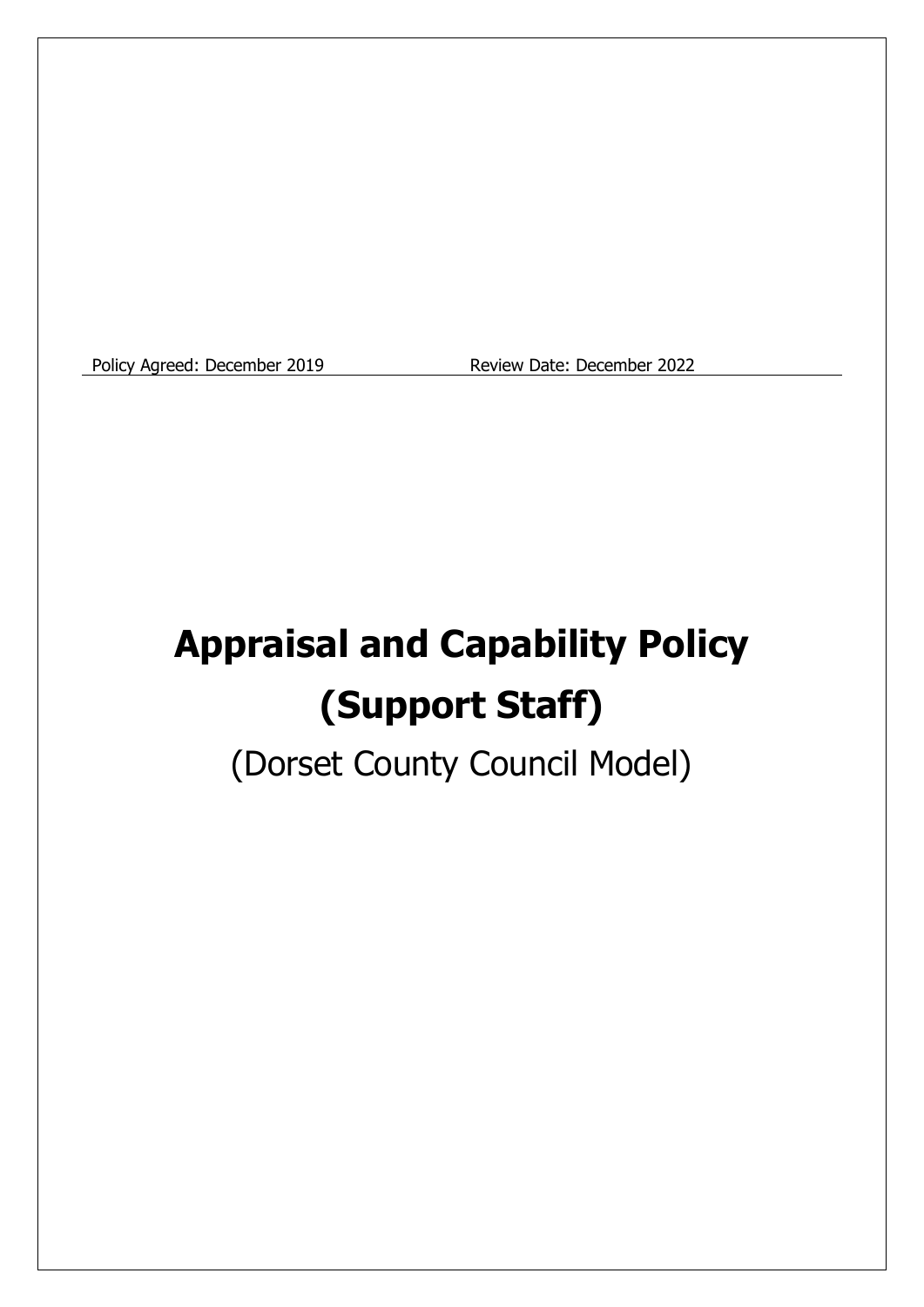# **Appraisal and Capability Policy for Support Staff**

## **To be read in conjunction with the Appraisal and Capability Procedure for Support Staff and Guidance documents.**

## **1. Introduction**

1.1 Appraisal is central to both school improvement and employees' personal development, as an on-going supportive process.

1.2 The school values good standards of performance and expects all employees to adhere to all school's standards. Performance is assessed against the relevant standards and also against their objectives.

1.3 Performance management runs through from appraisal to capability, hence their combination in the format of this policy.

1.4 Capability refers to the fitness and ability of an employee to carry out satisfactorily, the job they are employed to do. Capability is assessed by reference to skills, aptitude, health or any other physical or mental quality.

1.5 A lack of capability can be defined as 'a situation in which an employee fails consistently to perform their duties to an acceptable standard' (ACAS). There is a need to differentiate between the issues causing the consistent failing to perform their duties – it may be incapability due to a lack of skills and need for development or incapability due to an underlying medical issue (medical incapability) which is dealt with separately in accordance with the Attendance Management Policy.

1.6 This Capability Policy specifically deals with incapability due to a lack of skills or aptitude; it will be applied when an employee's performance has seriously fallen below required standards. The aim is to improve the achievement of staff and students and to raise standards across the school.

1.7 This policy is based upon the ACAS Code of Practice, incorporates relevant legislation and should be read in conjunction with the Appraisal and Capability Procedure for Support Staff and Guidance documents. It has been agreed following consultation with recognised trade unions and has been adopted by the Governing Body.

# **2 Scope**

2.1 The policy applies to all support staff employed by the school except staff on their probationary period or on contracts of less than one term.

2.2 The Appraisal Policy and Procedure do not apply whilst an employee is the subject of the formal Capability procedure.

# **3 Purpose**

3.1 This policy sets out the framework for a clear and consistent assessment of the overall appraisal of support staff and for supporting their development within the context of the school's improvement plan and the standards expected of all staff. It is not, however, intended to replace or restrict the normal day to day management and supervision of employees.

3.2 An effective appraisal process should:

Identify, celebrate and disseminate good practice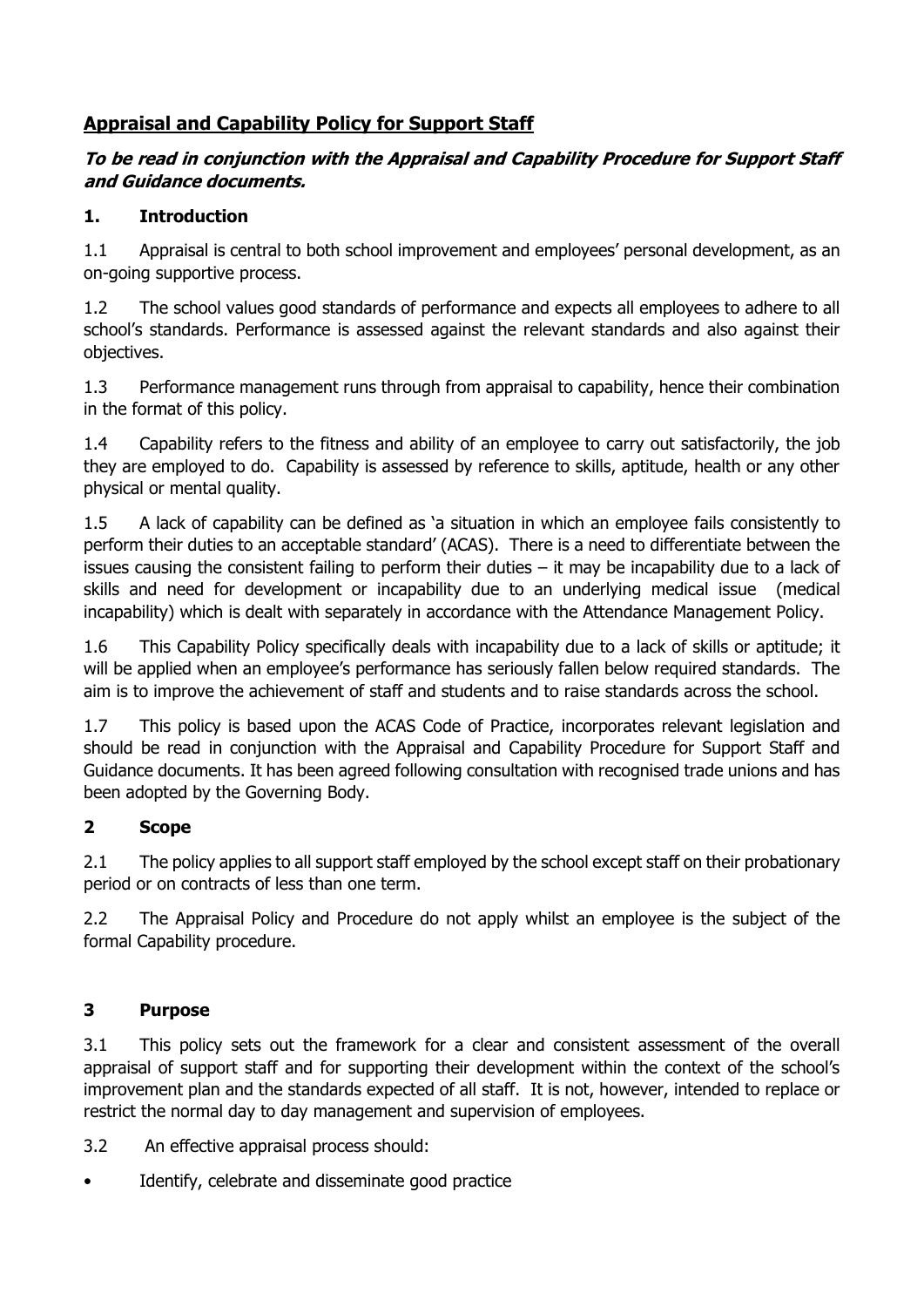• Identify areas for staff to improve their professional skills

• Identify performance that is below the standard expected and provide a supportive system to improve performance

- Include a recommendation for competency increments, where applicable
- Be an integral part of a school's self-evaluation process.

3.3 The aim of the Capability policy is to assist schools and employees in situations where the capability of an employee is unsatisfactory; it provides a consistent and fair approach for dealing with capability issues where standards fall seriously short of requirements, aiming to improve performance and raise standards.

## **4 Key principles**

#### 4.1 Confidentiality

The whole appraisal and capability processes and the statements generated under them, in particular, will be treated with strict confidentiality at all times.

• Only the Head teacher and the employee's line manager or, where s/he has more than one, each of her/his line managers will be provided with access to the employee's plan recorded in her/his statement, upon request, where this is necessary to enable the line manager to discharge her/his line management responsibilities. Employees will be told who has requested and has been granted access.

#### 4.2 Conflict of interest

In any circumstances where an individual believes that their part of the appraisal or capability process may constitute a 'conflict of interest' they should declare this and/or absent themselves from any part of the process where such a conflict would prevail.

#### 4.3 Consistency of treatment and fairness

The Governing Body is committed to ensuring consistency of treatment and fairness in the operation of appraisal, pay progression and capability processes.

To ensure this in relation to appraisals the following provisions are made regarding moderation, quality assurance and objective setting.

#### **Quality assurance**

The Head teacher has determined that s/he will delegate the reviewer role for some or all staff for whom s/he is not the line manager. In these circumstances the Head teacher will moderate all of appraisal planning statements to check that they:

- are consistent between those who have similar experience and similar levels of responsibility
- comply with the school's Appraisal policy and the requirements of equality legislation
- 4.3 Support and facilitate improvement

4.3.1 The Head teacher and the Governing Body are committed to helping their employees achieve high quality performance standards and to ensure that employees are supported in achieving those standards.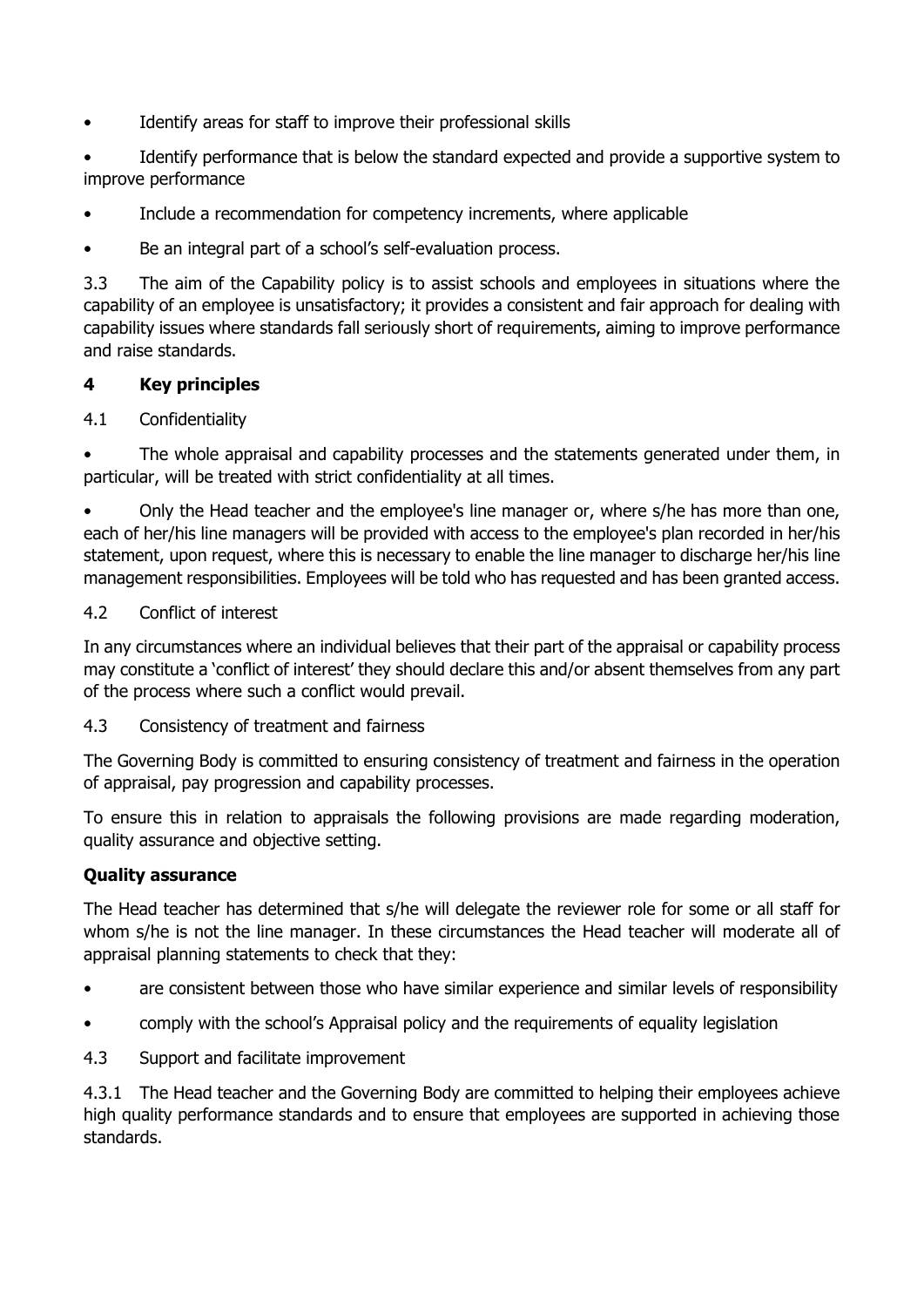4.3.2 The school will seek to ensure that all employees are provided with appropriate induction and supervision. All employees will receive regular appraisal as set out in the School's Appraisal Policy. Performance targets will be agreed, established and regularly reviewed.

4.3.3 Employees experiencing difficulties will be provided with appropriate support to facilitate their improvement.

4.4 Monitoring and Evaluation

The Governing Body will monitor the operation and outcomes of appraisal arrangements.

The Head teacher will provide the governing Body with a written report on the operation of the school's appraisal policy annually. The report will not contain any information which would enable any individual to be identified. The report will include:

- the operation of the Appraisal and Capability Policy;
- the effectiveness of the school's Appraisal Procedures;
- employees' training and development needs.

The Head teacher will also report on whether there have been any appeals or representations on an individual or collective basis on the grounds of alleged discrimination under any of the categories above.

4.5. Addressing Concerns

4.5.1 Any concerns will be addressed promptly, fairly and consistently.

4.5.2 Initial concerns regarding the standard of work performance of the employee should generally be discussed with the employee by the Head teacher (or delegated Manager or Deputy) as appropriate, via the normal supervisory process or via the Appraisal cycle. The Capability Procedure applies only to employees about whose performance there are serious concerns and provides a means whereby more serious issues may be dealt with.

4.6 Appraisal/Capability and ill-health

If implementing the Appraisal/Capability policy triggers an episode of sickness absence a prompt referral to Occupational health will be arranged to assess the employee's health and fitness for employment. The Appraisal/Capability Policy will be on hold during any period of sickness absence and phased return to work.

## **5 Appraisal**

5.1 The Appraisal Cycle

The appraisal cycle will run on an annual basis. The appraisal period will normally run from February to February

• Appraisal planning, reviews and pay recommendations (regarding competency increments) must be completed for all support staff by **31 March** (in relation to the previous year).

The appraisal cycle will begin with a planning meeting and end with a review meeting. However, it is possible to combine both elements into one end of year review meeting, incorporating the review for the end of one year with the planning/target-setting for the next year. Mid-year review meetings will be held usually.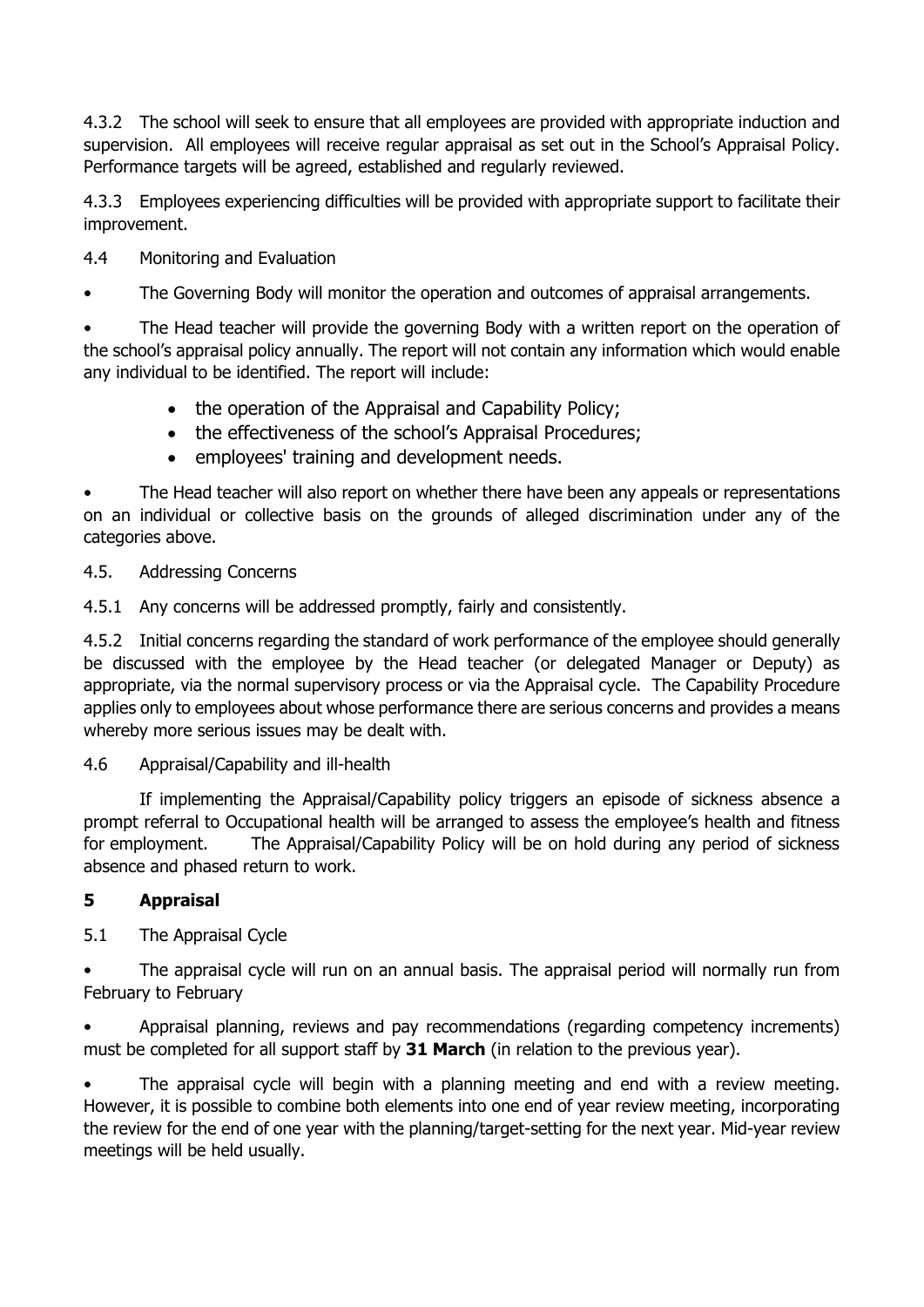• Employees, who are employed on a fixed term contract of less than one year (but greater than one term), will have their appraisal managed in accordance with the principles underpinning the provisions of this policy. The length of the cycle will be determined by the duration of their contract.

Where an employee starts their employment at the school part-way through a cycle, the head teacher/manager shall determine the length of the first cycle for that employee, with a view to bringing his cycle into line with the cycle for other employees at the school as soon as possible.

Where an employee transfers to a new post within the school part-way through a cycle, the head teacher/manager shall determine whether the cycle shall begin again and whether to change the reviewer.

• Where an appraisal cycle is impacted by sickness absence, reviews should be rearranged as soon as possible on the employee's full return to work and there will be no detrimental effect on the employee. The employee's performance will be evaluated on their work up to the point of their absence and account taken of the timescale of the cycle.

5.2 Appraisers

• All reviewers must be appropriately trained to review appraisal effectively and ensure equal treatment.

In the case where the Head teacher is not the employee's line manager, the Head teacher may delegate the duties imposed upon the reviewer, in their entirety, to the employee's line manager. In this school the Head teacher has decided that the Head teacher will be the reviewer for those employees s/he directly line manages and will delegate the role of reviewer, in its entirety, to the relevant line managers for other employees.

Line managers will be the reviewers for all those employees they line manage.

Where an employee is of the opinion that the person to whom the Head teacher has delegated the reviewer's duties is unsuitable for professional reasons, s/he may submit a written request to the head teacher for that reviewer to be replaced, stating those reasons.

Where it becomes apparent that the reviewer will be absent for the majority of the cycle or is unsuitable for professional reasons the Head teacher may perform the duties himself/herself or delegate them in their entirety to another manager.

Where this manager is not the appraisee's line manager the manager will have an equivalent or higher status in the staffing structure as the employee's line manager.

All line managers to whom the Head teacher has delegated the role of reviewer will receive appropriate preparation for that role.

5.3 Objectives

The objectives agreed with each appraisee will contribute to the school's plans for school improvement, improving pupil progress where applicable and the professional development of the employee.

• The objectives set will be rigorous, challenging, achievable, time-bound, fair and equitable in relation to employees with similar roles/responsibilities experience and hours. They should reflect the need for a satisfactory work-life balance. For part-time staff they will be proportionate to hours worked.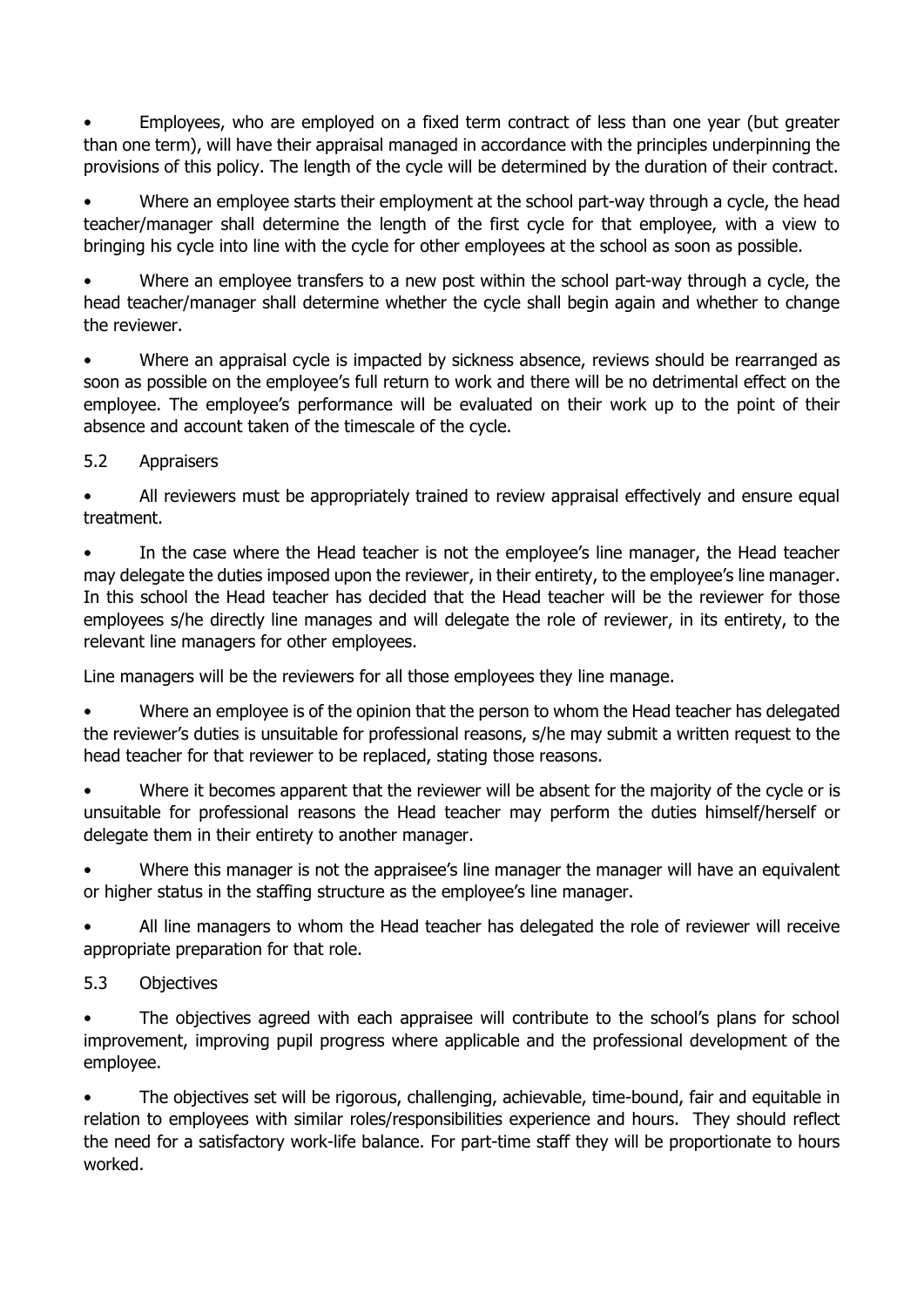• They shall also take account of the employee's professional aspirations

The appraisee will seek to agree the objectives but where a joint determination cannot be made the reviewer will make the determination. The objectives must be reasonable within the timescale allowed.

The objectives should be fair when judged with employees in similar roles.

In this school (choose as applicable):

All employees will have no more than 3 objectives. (3 is recommended as the maximum.) However, in certain circumstances fewer than 3 may be appropriate (e.g. for part-time staff, where workload should be proportionate); in exceptional circumstances it may be acceptable to set more than 3 objectives but the workload attached to these must be proportionate to the workload involved in 3 objectives.

• Employees will not necessarily all have the same number of objectives.

Though appraisal is an assessment of the overall appraisal of employees, objectives cannot cover the full range of an employee's roles or responsibilities. Objectives will, therefore, focus on the priorities for an individual for the cycle.

• At the review stage it will be assumed that those aspects of an employee's roles or responsibilities not covered by the objectives or any amendment to the statement which may have been necessary in accordance with any professional standards have been carried out satisfactorily.

#### 5.4 Review

#### 5.4.1 Development and Support

Appraisal is a supportive process which will be used to inform continuing professional development – see 5.4 below.

#### 5.4.2 Feedback

Appraisees will receive feedback on their performance throughout the year. A mid-year review will usually take place.

#### 5.4.3 Formal Assessment

This assessment is the end point to the formal process but performance and development priorities will be considered and addressed on a continuous basis throughout the year in a series of informal meetings which will take place (e.g. once a term). This process should not lead to additional objectives being set but there could be modification to existing objectives.

• There should not be any 'surprises' at the end of the review period. If the reviewer has any concerns about performance, these should be discussed with the appraisee as soon as possible so that s/he has an opportunity to address these issues.

The appraisee will receive – and have the opportunity to comment on - a written appraisal report. The appraisal report will include:

- Details of the appraisee's objectives
- An assessment of the appraisee's performance against their objectives for the relevant period, having regard to their job description/role in the school;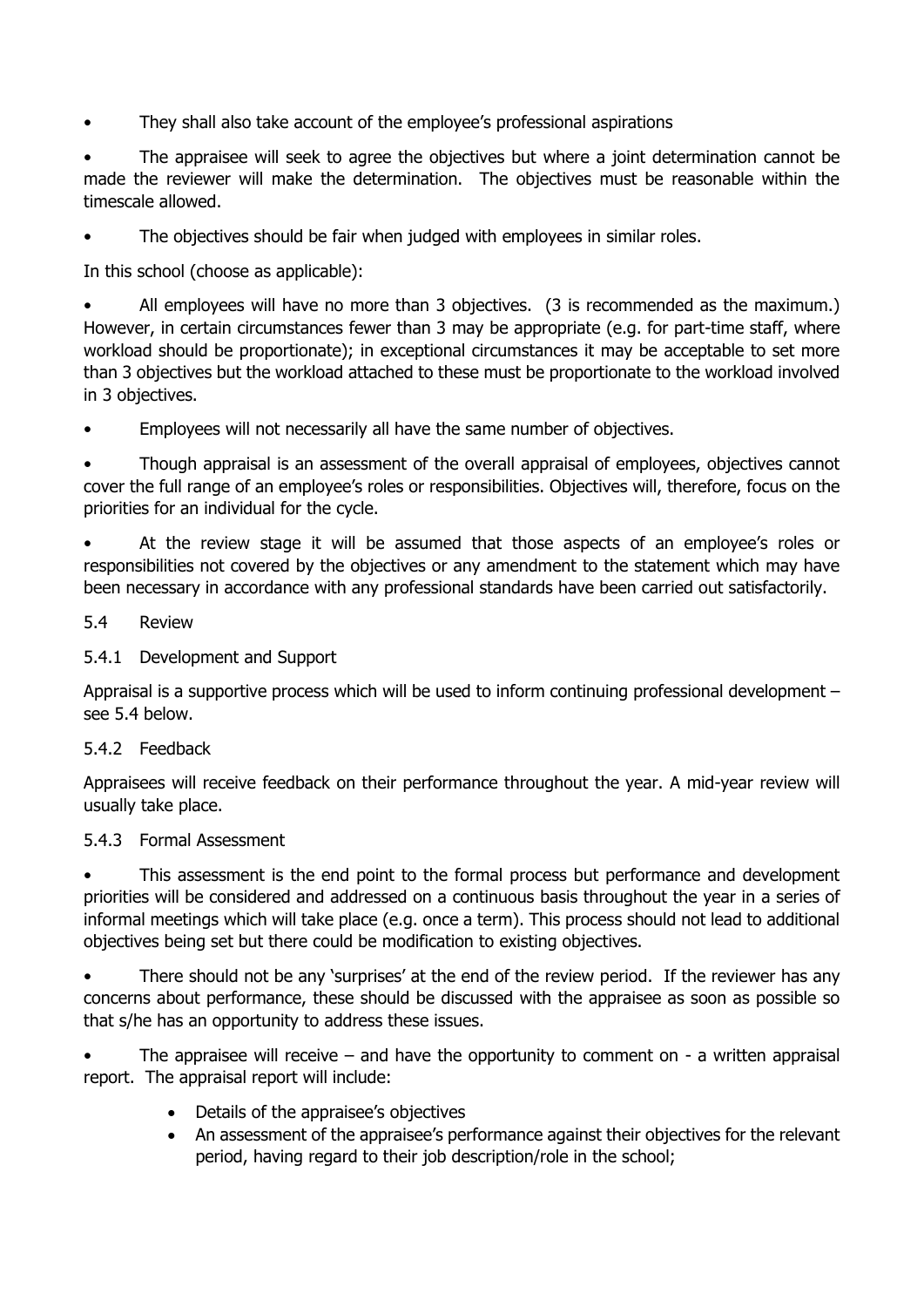- A determination of the employee's training and development needs and the actions that will be taken to address them;
- A recommendation on pay progression where applicable (if competency increments are due)

5.4 Training and Support

• The school wishes to encourage a culture in which all employees expect to undertake a programme of continuing professional development (where appropriate) that is linked to school improvement priorities and to their own individual ongoing professional development priorities and needs.

• The school's CPD programme will be informed by the training and development needs identified in the training annex of the appraisees' planning and review statements.

The governing body will ensure in the budget planning that, as far as possible, appropriate resources are made available in the school budget for any training and support agreed for appraisees.

• An account of the training and development needs of employees in general, including the instances where it did not prove possible to provide any agreed CPD, will form a part of the head teacher's annual report to the governing body about the operation of the appraisal in the school.

5.5 Appeals

• At specified points in the appraisal process employees have a right of appeal against any of the entries in their planning and review statements.

• Where an appraisee wishes to appeal on the basis of more than one entry this would constitute one appeal hearing.

Appeals will be heard by the head teacher (unless the head teacher is the reviewer, where the appeal will be heard by a nominated governor). If this does not resolve the appeal, a panel of three governors will review the appeal.

## **6 Pay progression linked to performance**

6.1 Where employees are eligible for pay progression with regard to the award of competency increments, the recommendation will be based on an assessment of performance against agreed performance objectives; employees will need to have made good progress towards achieving their objectives

6.2 All pay recommendations should be clearly attributable to the performance of an employee.

6.3 A pay recommendation will be made in writing as part of an employee's annual appraisal report

## **7 Employees experiencing difficulties**

7.1 When dealing with an employee experiencing difficulties, the objective is to provide support and guidance through the appraisal process in such a way that the employee's performance improves and the problem is therefore resolved.

7.2 Where it is apparent that an employee's personal circumstances are leading to difficulties at school, support will be offered as soon as possible, without waiting for the formal annual assessment.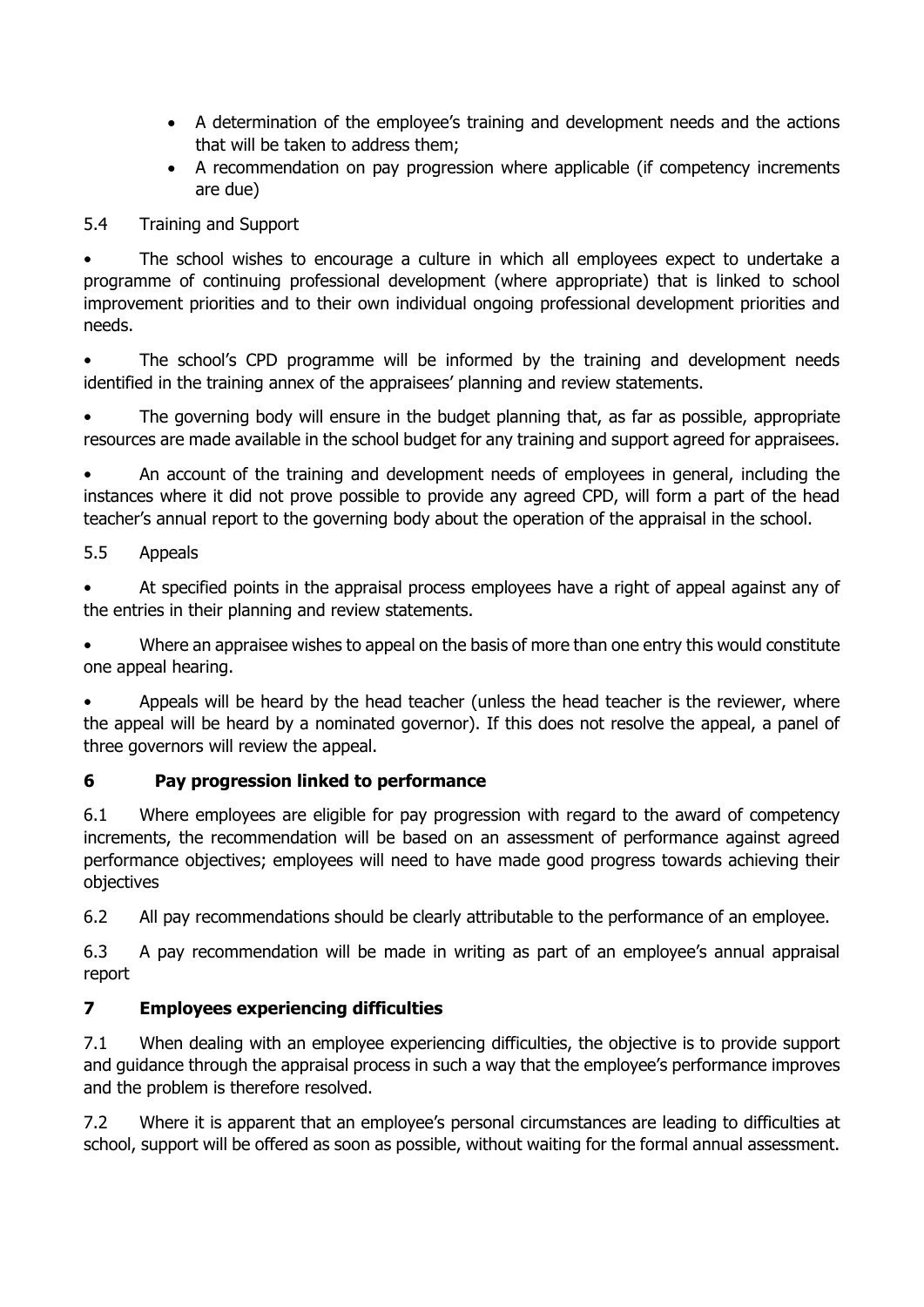7.3 If an appraiser identifies through the appraisal process, or via other sources of information, for example parental complaints, that the difficulties experienced by an employee are such that, if not rectified could lead to capability procedures, the Appraisal Policy/Procedure provides for support and guidance for the employee which should be followed.

7.4 The appraiser, the Head teacher, or a member of the leadership team, will, as part of the appraisal process meet the employee (for details refer to Procedure).

7.5 Where issues are identified outside of that process, then exceptionally the informal process outlined at Appendix 1 of the Procedure, which mirrors the above Appraisal process should be followed initially, except in cases of gross incompetence.

7.6 The timescale for monitoring an employee being supported by an action plan will typically be between 4-10 weeks but will depend upon the circumstances of the case, in serious cases a shorter period is more likely to be appropriate.

7.7 The employee will receive regular feedback and support will be modified if necessary throughout the monitoring period. A review meeting will be held at the end of the monitoring period to confirm whether there has been sufficient progress or not.

7.8 If sufficient progress is made such that the employee is performing at a level that indicates there is no longer a possibility of capability procedures being invoked the employee should be informed of this at a review meeting and the appraisal process will continue as normal.

## **8 Transition to Capability**

8.3 If no, or insufficient, improvement has been made over this period, the employee will be invited to a transition meeting (instead of a 'Review meeting') with the appraiser or head teacher to determine whether formal capability proceedings need to be commenced or the appraisal process remains in place. They will have the right to be accompanied by a trade union representative or work colleague. However, this is not part of the formal Capability Procedure.

8.4 Action under the Capability Policy and Procedure is designed primarily to achieve improvement through consistent, appropriate and reasonable support mechanisms rather than to exact a penalty. When dealing with issues of capability, the approach taken will be supportive, fair and objective at all times. The emphasis will be on facilitating improvement as far as possible.

8.5 The Formal Capability Procedure should only be invoked after support and guidance has been provided to the employee under the Appraisal Process (or the Informal Procedure outlined at Appendix 1). If no, or insufficient progress is made during this time then the Formal Capability Process can be invoked.

8.6 Dismissal may arise following the exhaustion of reasonable avenues provided by the Capability Procedure.

8.7 The employee will be encouraged to contact their trade union representative at the commencement of the procedure and the employee will have the right to be represented at all stages of the formal procedure.

8.8 The Head teacher may seek advice from professional advisers regarding appropriate targets and standards within action plans where appropriate.

8.9 The Capability Procedure must be followed fully and properly within an adequate timeframe, with adequate support to facilitate improvement, as not to do so may render any action taken unfair.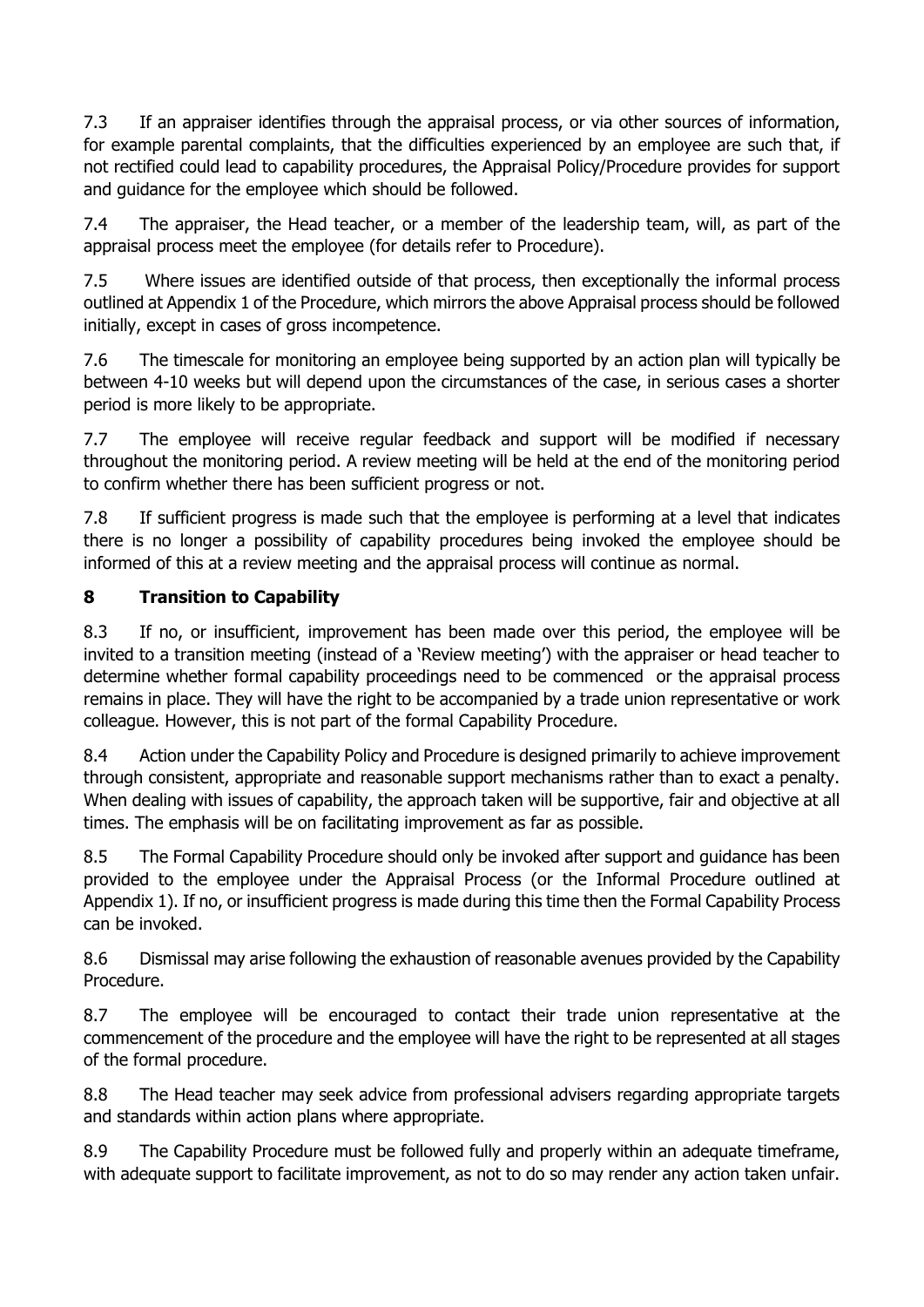8.10 Employees will be made aware that whilst they are subject to the Capability Procedure normal appraisal arrangements will be suspended.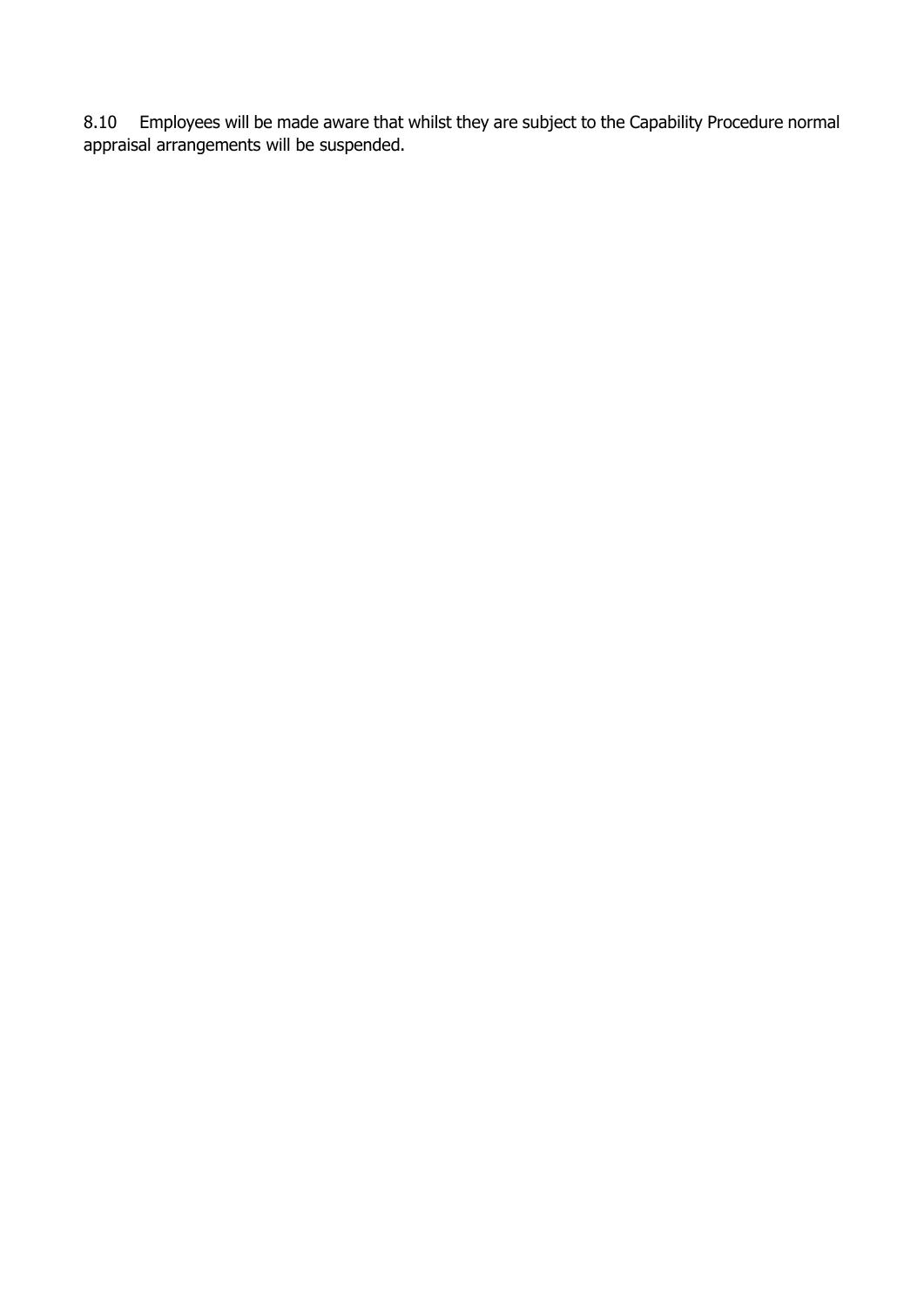## **Annex 1 Legal context and reference documents**

• Management of Attendance Policy and Toolkit for School Based Employees

This provides detailed policy guidance with regards to Management of Attendance. It would be appropriate to refer to this policy when dealing with cases of medical incapability.

• Disciplinary Policy and Toolkit for School Based Employees

This provides detailed policy guidance with regards to conduct. It would be appropriate to refer to this policy to distinguish between capability and conduct.

• Guidelines for referrals to Occupational Health

These guidelines should be referred to when referring cases of medical incapability to Occupational Health.

• Stress Management Policy for School Based Employees

This policy should be referred to when dealing with cases of stress.

• Equal Opportunities in Employment

This policy can be referred to in order to ensure adherence to Equal Opportunities throughout the capability procedure.

#### **Legal Context**

The Employment Rights Act 1996 states that a dismissal is fair if it:

'Relates to the capability or qualifications of the employee for performing work of the kind which he was employed by the employment to do' S.98(2)

'Capability' in relation to an employee, means his capability assessed by reference to skill, aptitude, health or any other physical or mental quality S.98(3)(a)

'Qualifications', in relation to an employee, means any degree, diploma or other academic, technical or professional qualification relevant to the position which he held. S.98(3)(b)

The determination of the question whether the dismissal is fair or unfair (having regard to the reason shown by the employer) - S.98(4)

a) Depends on whether in the circumstances (including the size and administrative resources of the employer's undertaking) the employer acted reasonably or unreasonably in treating it as a sufficient reason for dismissing the employee; and

b) Shall be determined in accordance with equity and the substantial merits of the case.

## **The ACAS, Code of Practice - 'Discipline at Work' sets out some key points regarding under performance:**

• Careful recruitment, selection and training will minimise the risk of poor performance.

When employment begins, the standards of work reguired, the consequences of failure to meet them and conditions attaching to any probationary period should be fully explained.